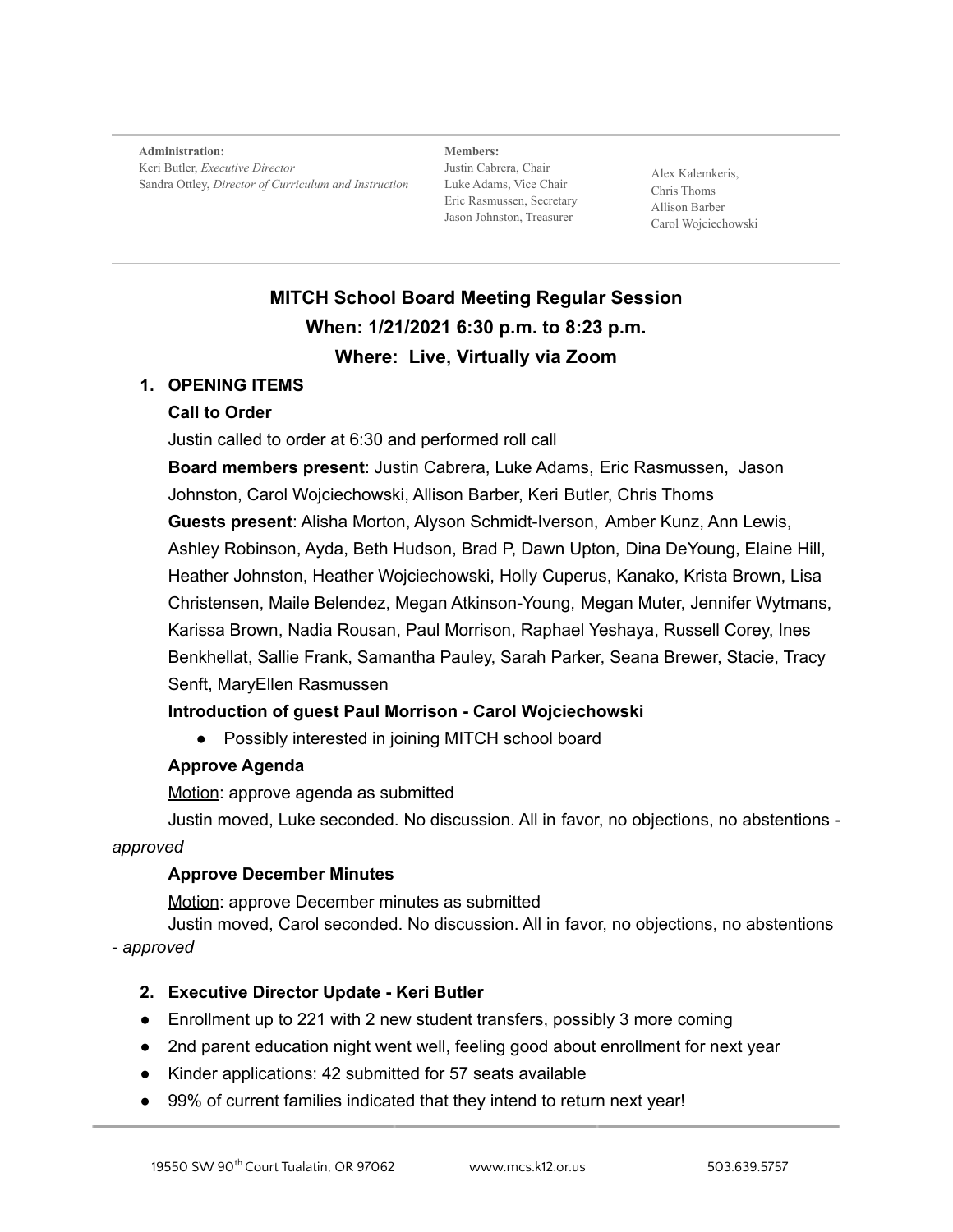- Tualatin Life ad and article ran this month
- 1/25 Keri making annual presentation to TTSD Board, presentation requirements: financial overview, academic achievement & goals, equity update, comprehensive distance learning progress of this year, how to handle return to in-person learning
- Jason, Ashley, Keri, & 2 TTSD Admins (Darren Bernard & David Moore) met today re: how to access federal funds for reopening to in-person (possibly \$25,000-\$35,000, with another payment still to come), supports TTSD can provide to MITCH, TTSD shared the guide created to move back into in-person, SSF update: downturn in enrollment means payments are based on previous year's enrollment, so should be seeing an increase in SSF payments, overall positive meeting & communication
- HVAC upgrade working with Jason & Ashley, 3 bids received different interpretations of state requirements, need to know air flow readings, can system handle MERV 13, will also increase cost of heating the building (will be bringing more outdoor cold air in), will increase maintenance costs (need to consider for budget planning moving forward), helpful info for negotiations with landlord re: rent forgiveness
	- Comfort Flow (current HVAC maintenance provider): \$9,963 (install bi-polar air purifier in existing 9 rooftop units & use MERV 8 filters) or \$694.18 quarterly expense increase (MERV 13 filters changed quarterly)
	- Hunter Davisson: \$8,541 (install GPS Needle Point Bipolar Ionization in existing 9 rooftop units, install MERV 13 filters)
	- Oregon Heating & Cooling: \$21,985 (test & balance report for building, increase outside air flow through economizer or OSA dampers, install 17 air scrubber UV systems)
- Reopening school discussion: parent meetings 1/22 & 1/25 to present parent community with information about possibility of hybrid, earliest possible start date 3/8/21, teachers concerned about loss in teacher directed time & change in routine for students, can stay in current e-school format or add LIPI option, school not ready for in-person yet as state guidance continually changing (currently 160 metrics to be met to return in building), so many unknowns about virus & vaccine, will ask for parent feedback with survey 1) what's best for the entire MITCH community 2) what's best for your family
- Board discussion: Considering educational benefit, safety considerations & financial implications - is it best to keep in current e-school model for this school year, Allison & Carol will attend the parent meetings to give board statement
- **3. PSO Update - Sarah Parker**
- Request: possibly move PSO update before Exec director update in agenda in future?
- Working on expanding PSO leadership team